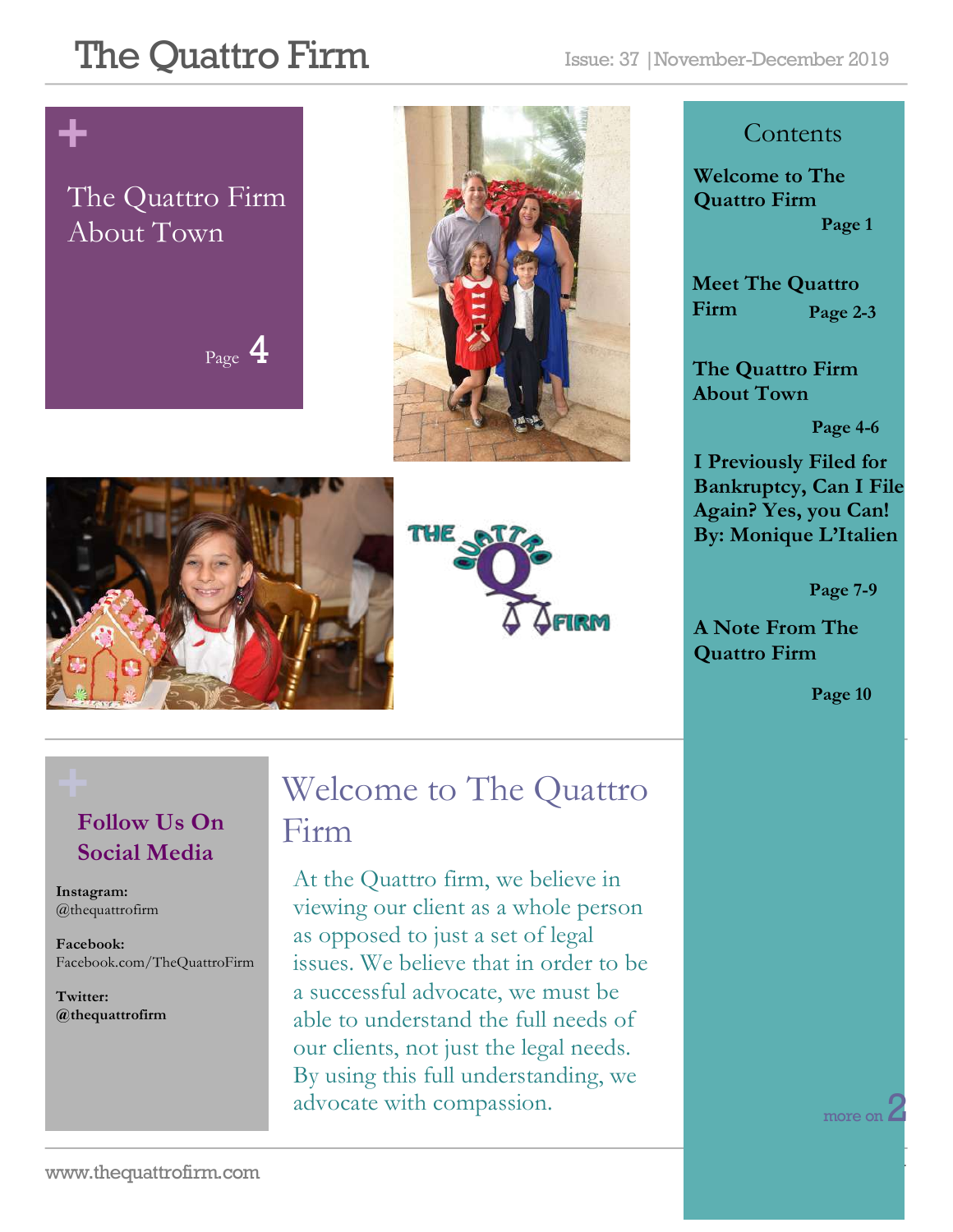# Meet The Quattro Firm

**Nicole McNamara Quattrocchi** is the founding member of the Quattro Firm. She is a 2008 Southern Methodist University Law School graduate and a 2004 Wake Forest University Graduate. Nicole is a licensed Texas attorney where her practice involved mostly civil and commercial litigation. Nicole has been licensed in Florida since 2014 and has centered most of her practice on domestic relations law.

Nicole has spent a lot of time volunteering in her legal career whether it be through pro bono cases or through assisting at the Hurricane Katrina Relief Clinic in law school. Nicole believes in viewing the client as a whole person and not just a specific legal issue and therefore has, thus far, taken every case that the firm can handle, regardless of inability to pay. She is a passionate and compassionate attorney who looks forward to working with people across the spectrum of life with all of their legal needs.



**Holly Kimmel** is an experienced litigator, focusing her practice on complex business litigation and family law matters. As a firm believer in continuously enhancing her legal skills, Ms. Kimmel participated in extensive mediation training and is a Supreme Court Certified Family Law Meditator in the State of Florida. She also earned a master's degree in social work and became certified as a coach to better understand and assist her clients in both family law and business disputes.

Holly is admitted to practice in the State Courts in Florida and New Jersey, and all three U.S. District Courts in Florida. Holly is passionate about traveling and immersing herself in different cultures, outdoor adventures, and spending time with her now-adult daughters. She devotes her spare time to coaching women through their divorce and rebuilding their lives.



**Melanie Bruchet** is a 2012 graduate of Mercer University's Walter F. George School of Law in Macon, Georgia, where she received her J.D. and a Certificate in Advanced Legal Writing, Research, and Drafting from Mercer's top rated legal writing program. Melanie served on the Board of Directors for the Stonewall Bar Association of Georgia as well as completed internships at CASA (Court Appointed Special Advocates) for Children and the U.S. Attorney's Office for the District of New Jersey.

Melanie has presented nationally on the subjects of human trafficking and LGBT youth in the juvenile court system. She also co-authored an amicus brief to the Georgia Supreme Court on the issue of post-separation custodial rights and the emotional effect on children of divorced parents. Melanie maintains an active bar license in Georgia and is sworn in to both the Georgia Court of Appeals and the Georgia Supreme Court. A South Florida native, she currently lives in Asheville, North Carolina.



**Monique L'Italien** is a civil and commercial litigator and appellate attorney who has practiced in Florida since 2001. She has broad experience at the trial and appellate levels in federal and state court. Her practice areas include bankruptcy, contract disputes, family law, real property and some criminal. Prior to entering private practice, Ms. L'Italien was an Assistant Attorney General for the State of Florida, handling criminal appeals and civil litigation matters.

Ms. L'Italien earned her B.A., cum laude, from Trinity College in Washington D.C and her J.D. from Vermont Law School. Ms. L'Italien enjoys traveling, running, spending time with her animals including her horse Dancer, an off track thoroughbred rescue, and doing other animal welfare work.

#### Read more about The Quattro Firm at www.thequattrofirm.com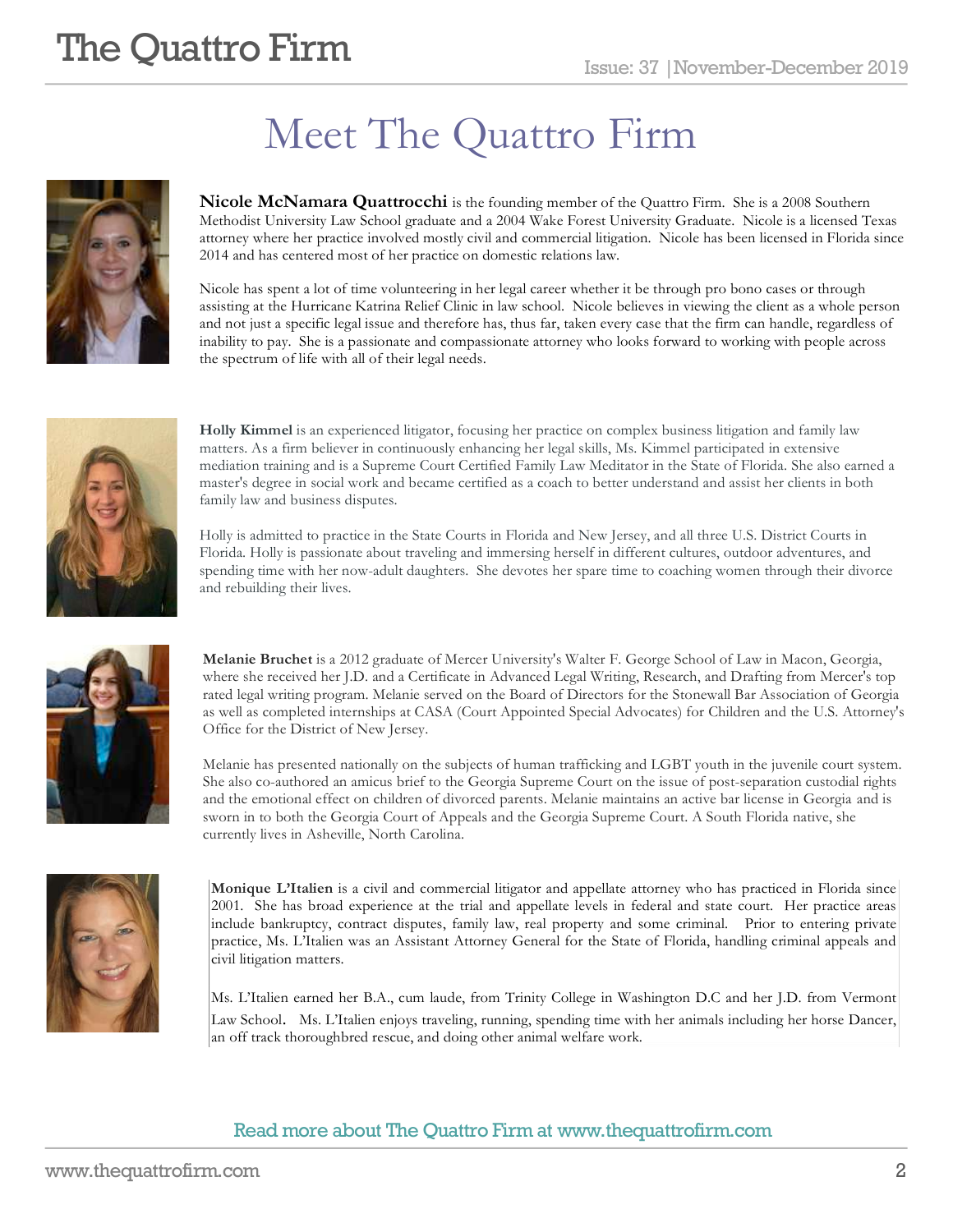

# Meet The Quattro Firm

**Maria Kontos** obtained her Bachelor of Arts from Florida Atlantic University in 1995. Ms. Kontos has over 16 years of experience working on complex and voluminous civil, criminal and family law cases which involve organizing thousands of documents, discovery and file organization.

Ms. Kontos is intricately involved in the defense of all of the firm's clients' cases and takes great pride in assisting and working toward a favorable outcome in each case.



**Shavonne M.Pierre** is happy to be a member of the Quattro Firm. She is a graduate of South University where she studied and received her Bachelor Degree in Legal Studies. She has over 18 years experience in the legal field working for several prestigious firms in the Palm Beach County area. Her previous work experience has been in Insurance Defense, Civil Litigation, Securities & Arbitration, Commercial Litigation, Worker's Compensation, Family Law and Personal Injury. Shavonne has 4 children that are her main focus as well as her budding legal career.



**Sarah Kontos** has been working professionally in accounting since 2005. Her experience includes conducting, supervising, and reviewing annual audits, bookkeeping and payroll, and compilations and examinations of the financial records of a wide range of businesses including non-profits, law firms, restaurants, 401(k) plans, and other service industries.

Sarah attended Florida Atlantic University earning her degree in Mathematics and attending an additional two years of studies in Accounting and Business Administration. She is originally from West Palm Beach, FL. She is a supporting member of Compass Lake Worth, United Way and Farm Sanctuary, and she volunteers at various fundraising events for local charities.



**Carol Goldberg** is the File Clerk and Paralegal Assistant at the Quattro Firm. She is a lifelong resident of Palm Beach County. She received her BA Degree in Social Work and her Paralegal Certification from Florida Atlantic University. She is an advocate for the elderly and disabled. She has worked extensively for Elder Law firms processing Nursing Home Medicaid and Estate Planning. She also worked for many years at DCF, processing Medicaid for the Disabled. She believes in the strength of family, and a good cup of coffee!

#### Read more about The Quattro Firm at www.thequattrofirm.com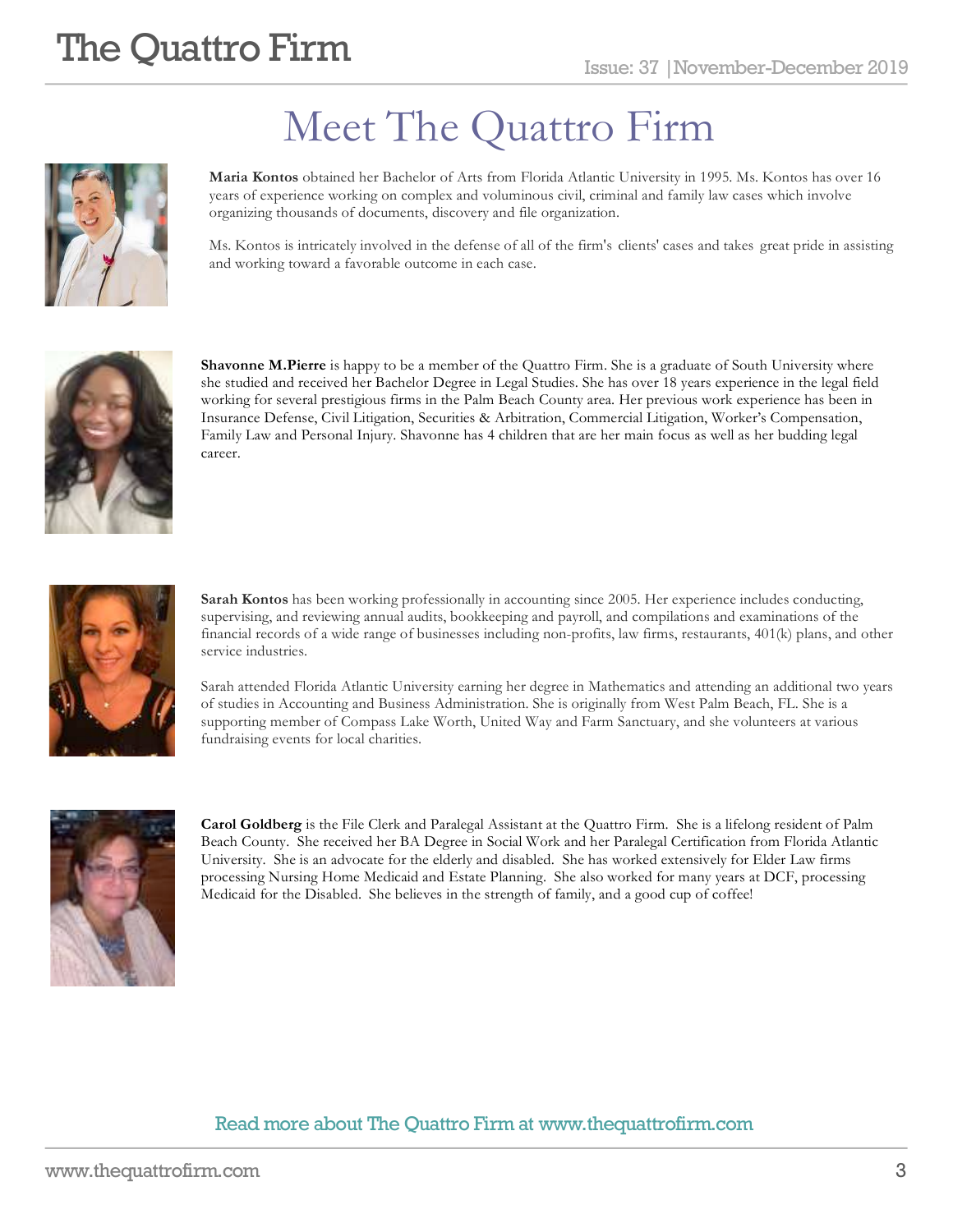### The Quattro Firm About Town





Far Left: The Quattro Firm supports the Annual Golf Cart Parade of Lake Clark Shores.

Left: Shavonne, Carol and Nicole enjoy a working lunch.

Below: The Quattro Firm was happy to sponsor Lisa's Dance and Exercise's December Swan Lake Recital.



### **+ Our Practice Areas**

Adoption Bankruptcy Business Formation Civil Litigation Commercial Litigation Contract Drafting & Review Corporate Matters Estate Planning Family Law & Domestic Relations Family Law Mediation General Litigation Immigration LGBT Issues & Custody Marital Contracts Probate Litigation Probate Administration Wills & Trusts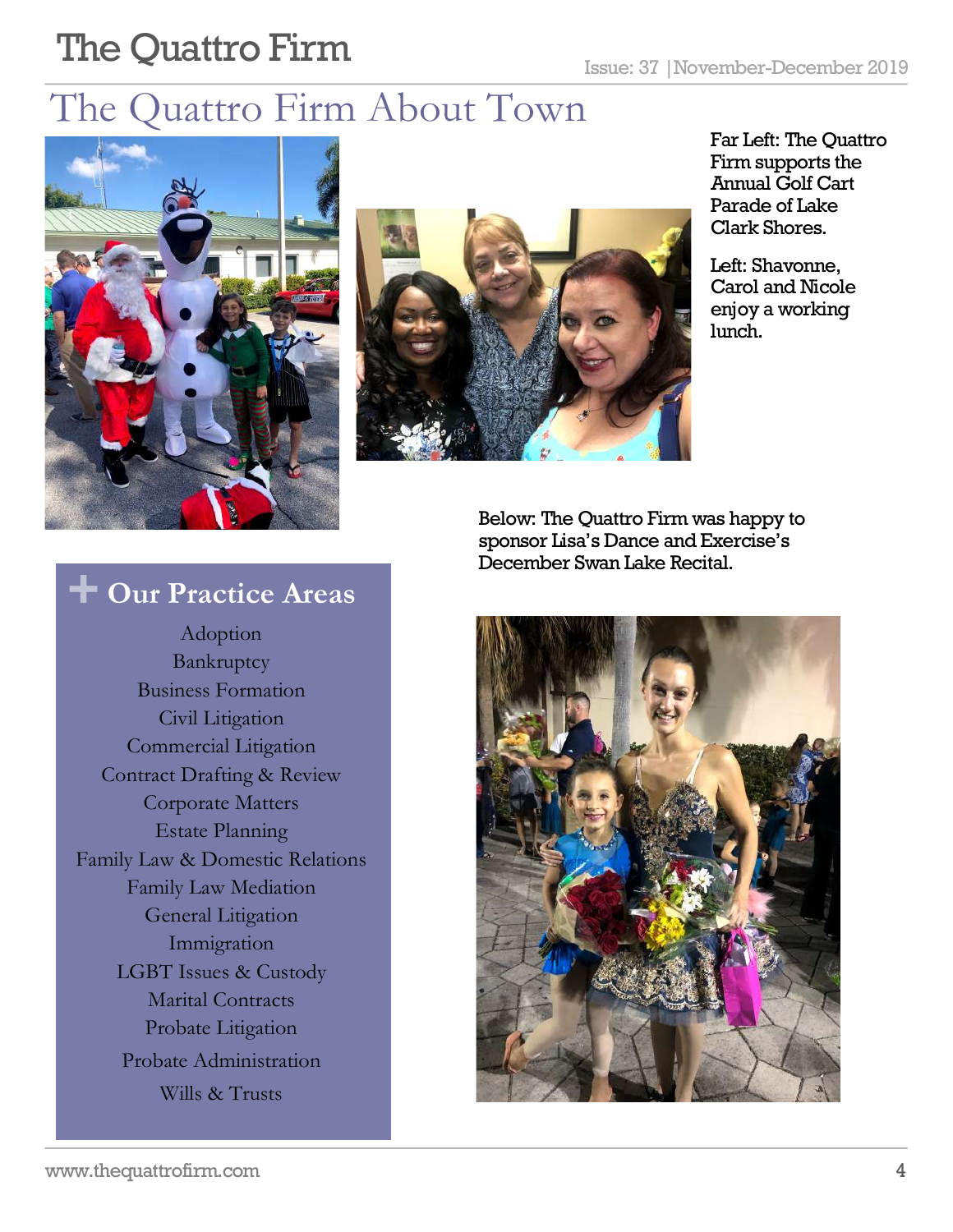### The Quattro Firm Holiday Party



The Quattro Firm's annual Christmas Party was a lot of fun with great laughs, white elephant gifts and a lovely meal.









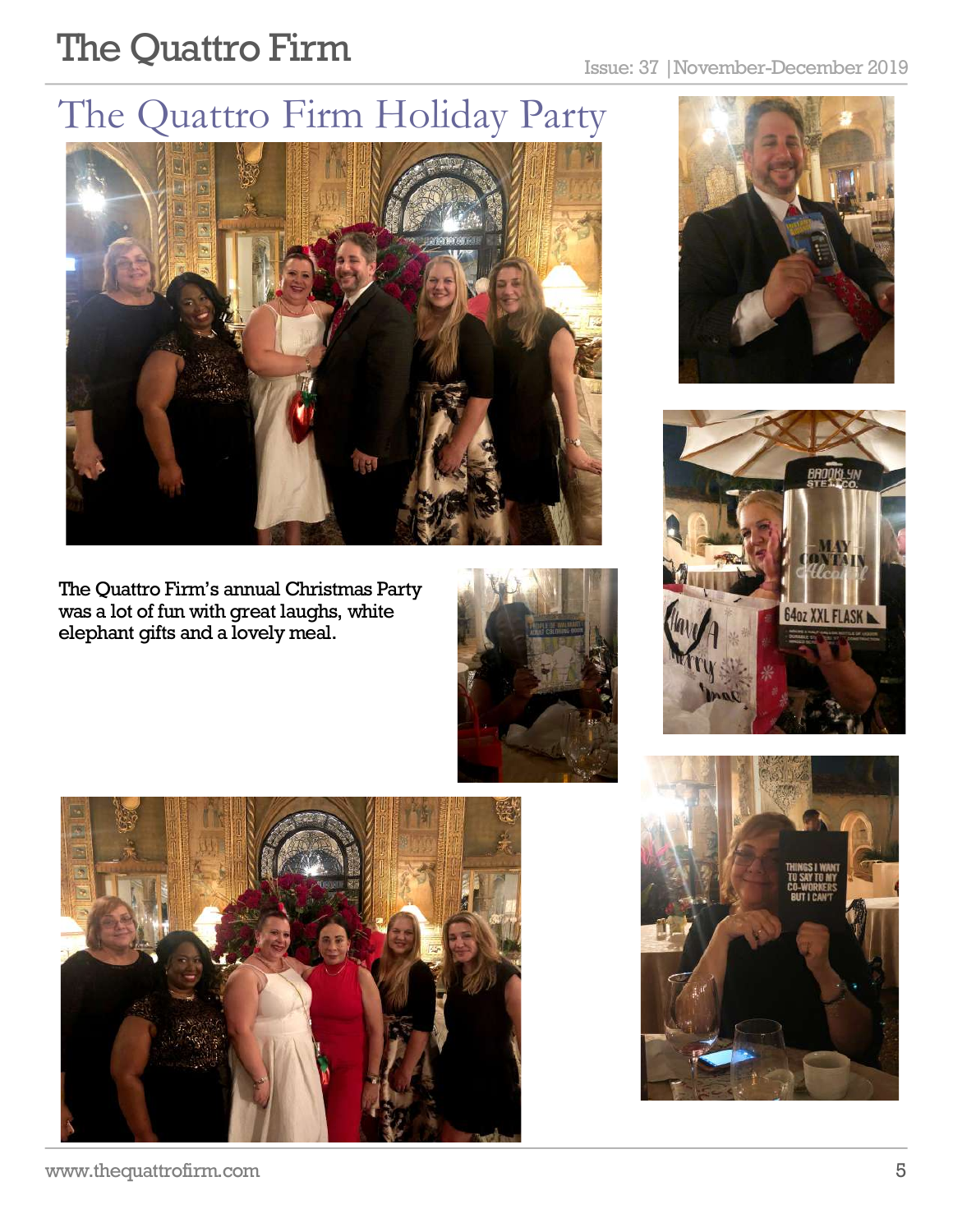### The Quattro Firm Holiday Party





# **Women In Business Promotion:**

**We support other women in business. If you're a woman in business (as an owner or otherwise) and you like discounts, mention the newsletter and we will give you 10% off!** 

**As always, please follow us on social media. If you'd like to submit a review either on Facebook or through our website, please get in touch with us.** 

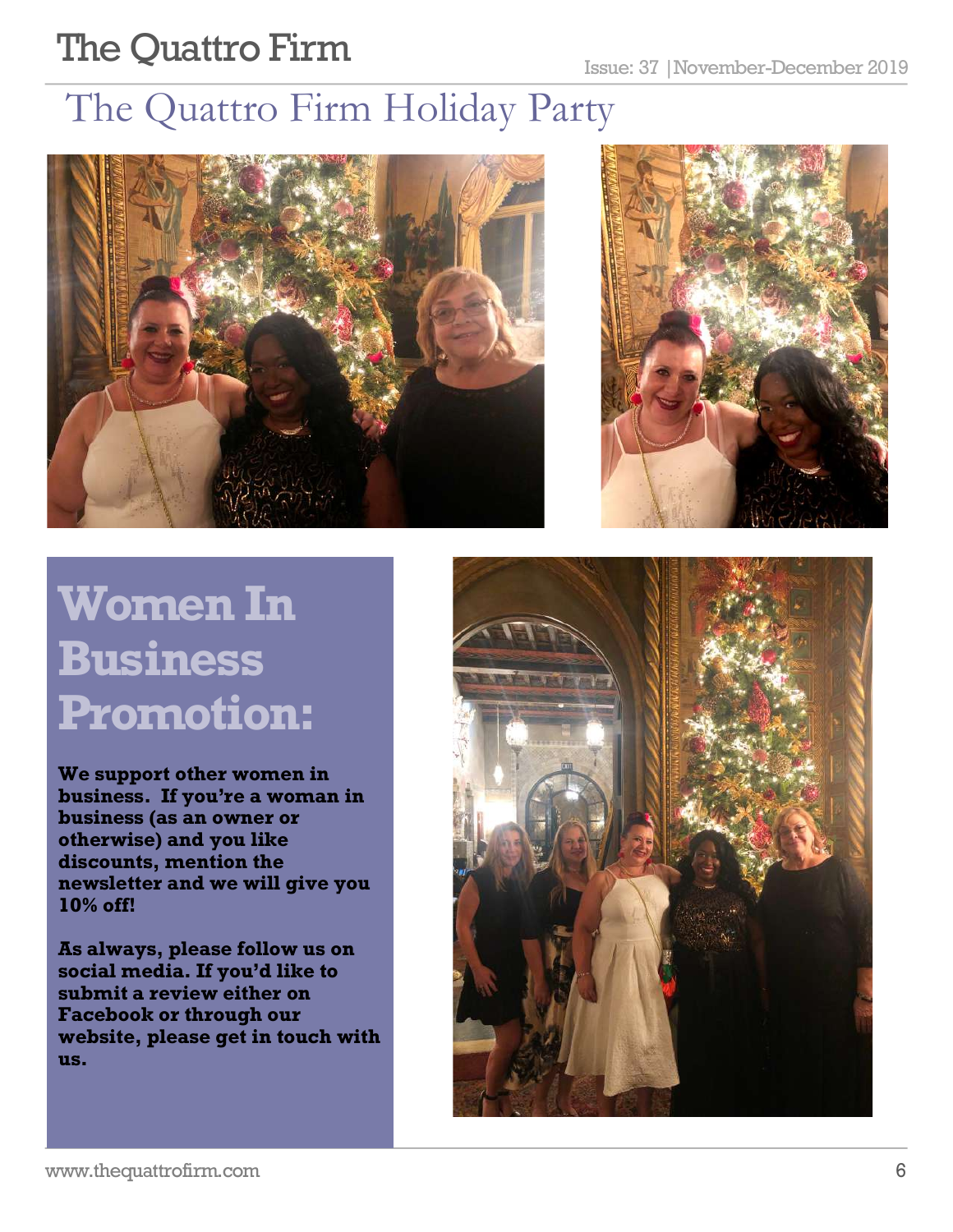### I Previously Filed For Bankruptcy, Can I File Again? Yes, You Can!

By Monique L'Italien



Life can be messy so there are times when it could make sense to file bankruptcy more than once. Perhaps you fell back on hard times after your first bankruptcy was complete: unexpected medical emergencies, job loss or a divorce. Although not recommended, technically you can *file* for bankruptcy as many times as you feel appropriate. However, you are only able to obtain a *discharge* of your debts in the new case if there was an adequate amount of time between each bankruptcy filing.

It's important to note the differences between Chapter 7 and Chapter 13 bankruptcy

before we discuss how often you can file for this type of protection.

#### **Chapter 7 vs. Chapter 13 Bankruptcy: What's the Difference?**

Chapter 7 bankruptcy is a process that helps consumers liquidate their assets and pay off delinquent debts. While Chapter 7 bankruptcy allows consumers to keep some of their personal assets up to certain limits, consumers typically choose this type of bankruptcy when they don't have many assets to protect. Chapter 7 bankruptcy can take three to six months to complete, but it does allow consumers to discharge delinquent debts and get a fresh start.

With Chapter 13 bankruptcy, consumer debts are restructured instead of discharged. Consumers typically choose this type of bankruptcy because they have assets to protect, such as significant equity in their home. Once the Chapter 13 bankruptcy process



begins, a court-approved debt repayment plan is set up and followed over three to five years. At the end of Chapter 13 bankruptcy, consumers will have been able to keep all their property and pay off unsecured debts included in their bankruptcy.

> **"First, Think. Second, dream. Third, believe. And finally, dare.**

> > **—Walt Disney**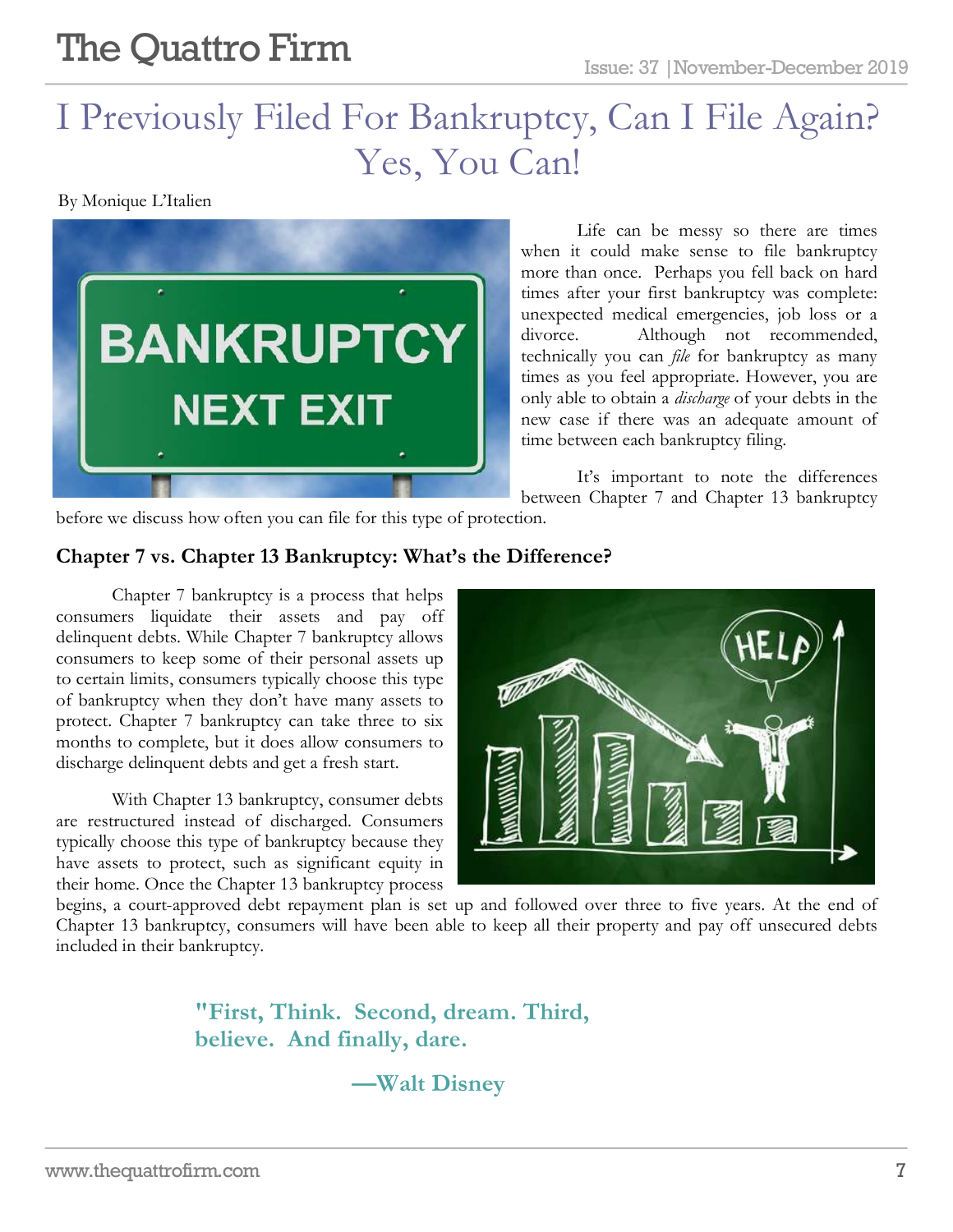### I Previously Filed For Bankruptcy, Can I File Again? Yes, You Can!

By Monique L'Italien

#### **Are There Limits to How Often You Can File Bankruptcy?**

While nobody dreams of filing bankruptcy someday, there are situations where bankruptcy is not only the best solution but the only way delinquent debts can be resolved. If someone finds they have an expensive medical condition and racks up hundreds of thousands of dollars in medical debt, for example, they may never pay those debts off through traditional means.



The designated "waiting limits" between each bankruptcy filing depend on the type of bankruptcy you last filed for as well as whether your previous case was successful (discharged) or dismissed.

If the previous bankruptcy case was successful, then traditional waiting limits (which we'll cover more below) apply. However, the law has prohibitions to prevent serial filers — or consumers who seek to file bankruptcy over and over — from taking advantage. Consumers who file for Chapter 7 or Chapter 13 bankruptcy within one year of having a bankruptcy case dismissed must prove in court why their new bankruptcy case will be



successful when their last case was not.

If they successfully prove their case, then an automatic stay — which prevents civil lawsuits and collection actions from proceeding against you — may be granted. If a new bankruptcy case is filed within a year of two previous bankruptcy cases being dismissed, on the other hand, an automatic stay will not be granted right away. Consumers may, however, ask the bankruptcy judge to impose the automatic stay for a specific length of time if they believe their situation warrants it.

#### **If Your Previous Bankruptcy Was a Chapter 7:**

If you previously filed Chapter 7 bankruptcy successfully, this means you may have had some of your assets liquidated to pay off delinquent debts. You also had debts included in your bankruptcy discharged. You must wait at least eight years before you can file for Chapter 7 bankruptcy again. Keep in mind, however, that the eight years begins from the original date of filing and not the original date of the first Chapter 7 bankruptcy discharge.

You may, however, file a Chapter 13 bankruptcy and receive a discharge after a successful Chapter 7 case after waiting only four years. Occasionally you can file a motion for Chapter 13 bankruptcy sooner than four years after a Chapter 7 bankruptcy and that this scenario is a lot more common than people think. It's so common, in

j

fact, that attorneys have come up with a slang term to describe a Chapter 7 bankruptcy followed promptly by a Chapter 13 bankruptcy. This slang term, which is not really a type of bankruptcy at all, is called a "Chapter 20." Some courts allow this type of case to proceed and others do not.

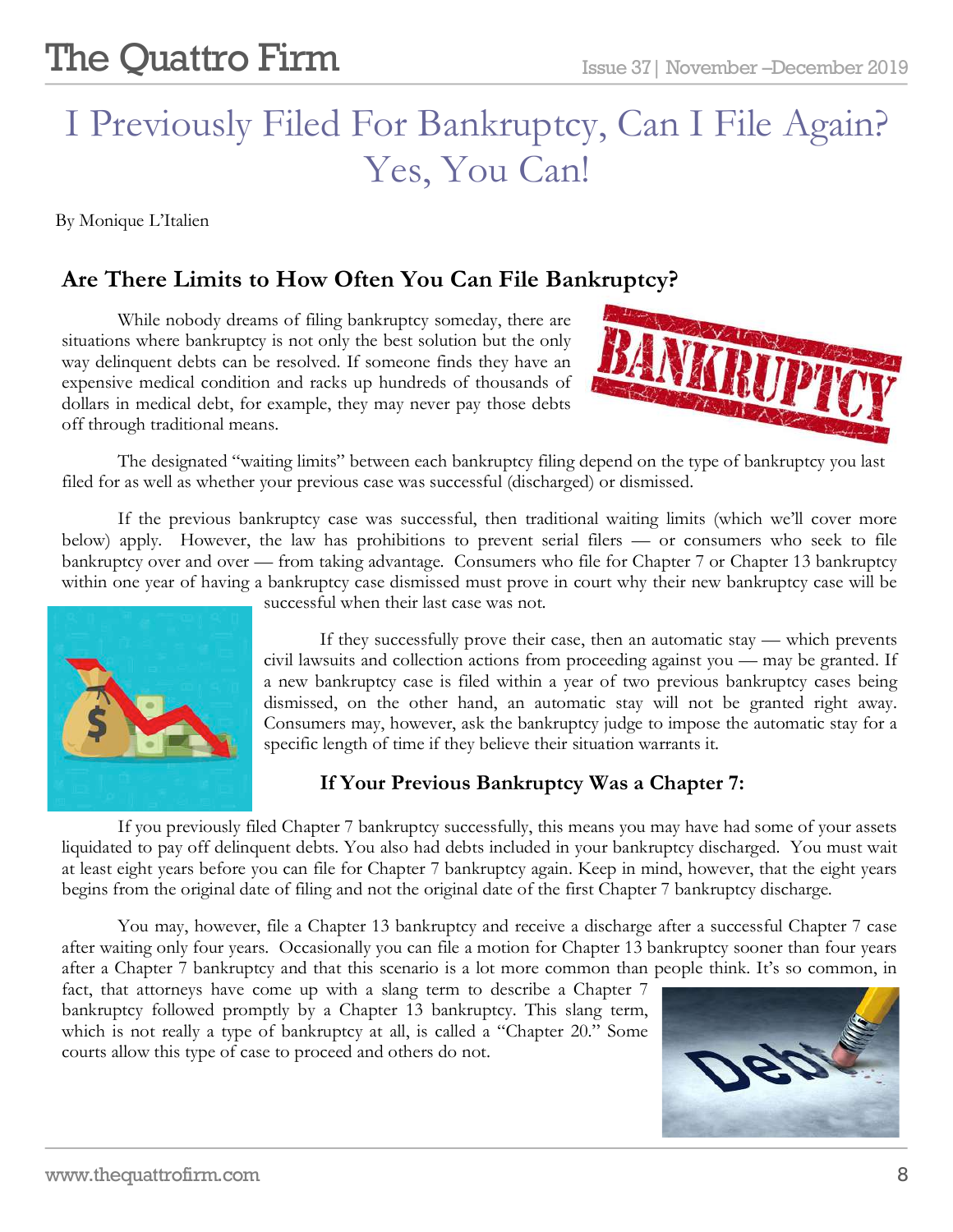### I Previously Filed For Bankruptcy, Can I File Again? Yes, You Can!

By Monique L'Italien

#### **If Your Previous Bankruptcy was a Chapter 13:**

If you successfully filed for Chapter 13 bankruptcy in the past, this means you had your debts restructured so you could pay them off over three to five years. This also means that you were able to keep your personal property throughout the bankruptcy process.

| a.1<br>$s_{\sigma_{\sigma}}$ |        | <b>PAST DUE</b>                       |  |
|------------------------------|--------|---------------------------------------|--|
|                              | 476.48 | Check this box<br>for address change. |  |
| <b>ST-918 ACCOUNT CLOSED</b> |        | 2010030200070054256600047648          |  |
|                              |        |                                       |  |

If you are in a position where you need to file bankruptcy again after a Chapter 13 bankruptcy, you will find that the waiting limits aren't quite as severe.

You can file for Chapter 7 bankruptcy any time after a Chapter 13 bankruptcy provided your previous bankruptcy case resulted in you paying off all debts included in the case. The court may, however, allow another discharge if the old case paid at least 70% of your creditors and the new Chapter 13 plan was proposed in good faith and represents your best effort

If your Chapter 13 bankruptcy did not result in you meeting these requirements, then you must wait six years from the date of your Chapter 13 filing to file for Chapter 7 bankruptcy.

If you filed for Chapter 13 in the past, you are also eligible to receive a discharge in a Chapter 13 case as long as the first case was filed more than two years before the new one.

Before you meet with an attorney, try to gather some information on your previous bankruptcy. Create a file of paperwork of earlier bankruptcies that includes information on dates and debts discharged.



If you find you can't file for bankruptcy again for several years, don't despair, there might be other options to consider that could leave you better off. Depending on your reason for considering bankruptcy in the first place, those alternatives may include: dealing with creditors directly, negotiating payment agreements, settling debts, and or engaging in administrative remedies such as income-driven repayment on federal student loans and offer in compromise for tax debts.

If you have filed bankruptcy before and feel you may need to file again, you should consult with a bankruptcy attorney who can walk you through your options and help you determine your best course of action, whether it is bankruptcy or other non-bankruptcy solutions to avoid being forced into a decision that may not be the best one for you.